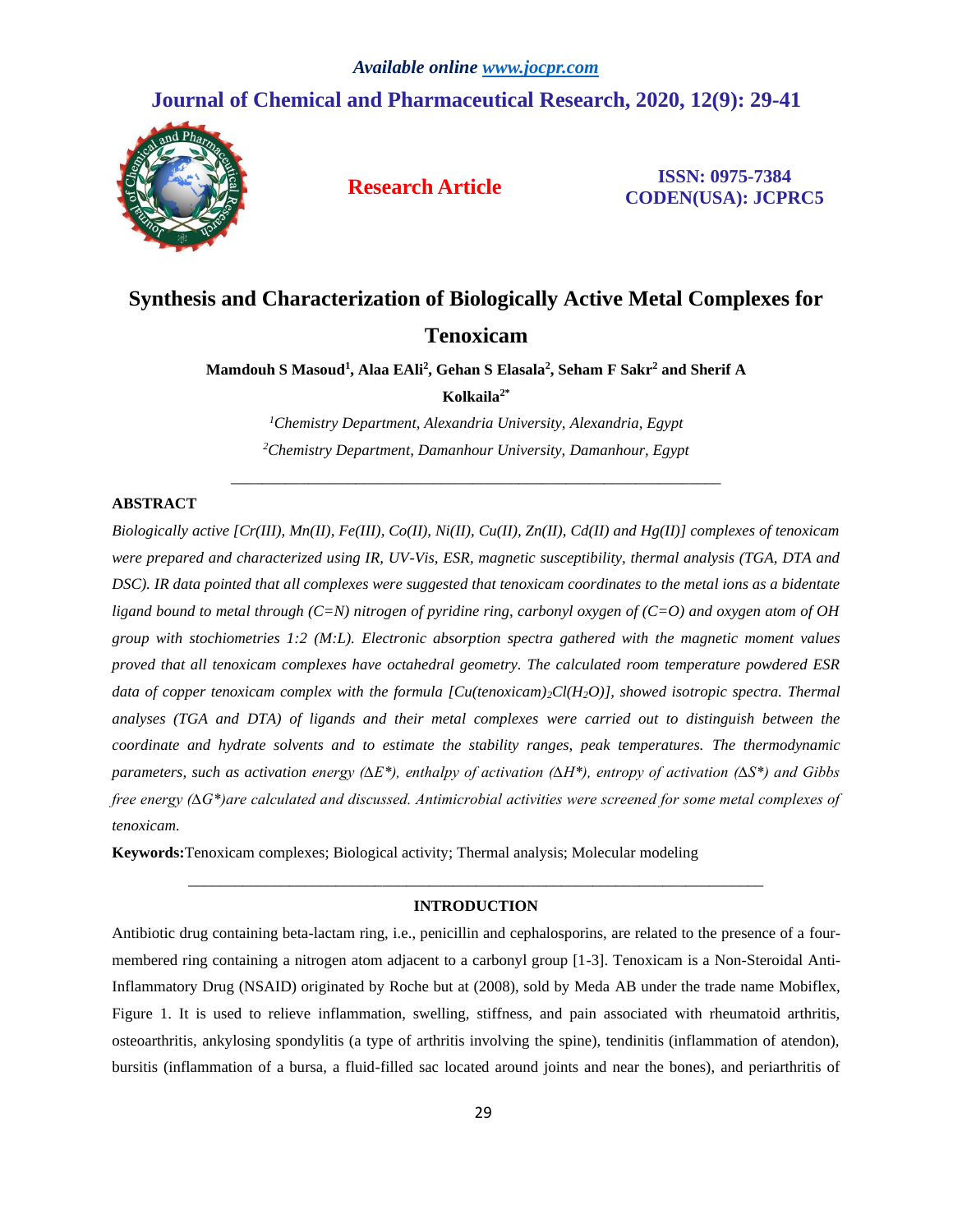shoulders or hips (inflammation of tissues surrounding these joints) [4]. The aim of the present work is studying the chemical structure, biological activity, and thermal behavior of tenoxicam and its metal complexes.

### **EXPERIMENTAL**

Tenoxicam and metal chloride  $[Cr(III), Mn(II), Fe(III), Co(II), Ni(II), Cu(II), Zn(II), Cd(II), and Hg(II)]$  were solvated with distilled water. The molar amount of the metal chloride salt was reacted with the calculated amount of the ligand with molar ratios (M:L) 1:1 and 1:2. The reaction mixture was refluxed for about 50 min then left overnight, where the formed complexes were filtrated, then washed several times with a mixture of EtOH-H2O and dried in a vaccum desiccator. The analytical results are given in Table 1. All these complexes have melting point >300°C.The metal contents were analyzed based on atomic absorption technique using model 6650 Shimadzuatomic absorption spectrophotometer and complexometric titration with standard EDTA solution using the appropriate indicator as reported[5,6]. The analysis of chloride contents of the complexes was examined by Volhard method [5] (Figure 1).

 $CrCl<sub>3</sub>.6H<sub>2</sub>O+Tenoxicam \rightarrow 2HCl+[Cr(Tenoxicam)<sub>2</sub>Cl(H<sub>2</sub>O)]+5 H<sub>2</sub>O$ 

 $MCl_2.6H_2O+2$  Tenoxicam  $\rightarrow$  HCl+ [Mn(Tenoxicam )<sub>2</sub>Cl (H<sub>2</sub>O)]+5H<sub>2</sub>O (M=Mn, Co, Cu or Ni)

FeCl3.6H2O+2 Tenoxicam → 2HCl+[Fe(Tenoxicam)2Cl (H2O)]+5H2O MCl2+2 Tenoxicam →HCl+[M(Tenoxicam  $2cI(H_2O)(M=Zn, Cd or Hg)$ 



**Figure 1. The chemical structure of tenoxicam.**

### **MEASUREMENTS**

The infrared spectra of the Tenoxicam and their metal complexes were detected by Perkin Elmer spectrophotometer, Model 1430, the instrument was located at central lab of Alexandria University. The electronic spectra for the solid complexes were measured in Nujol mull spectra; the instrument was located at central lab of Alexandria University [٥]. Molar magnetic susceptibilities, constants were analyzed using Faraday's method at room temperature 25°C. The electron spin resonance spectra were tested by spectrometer operating at (9.1-9.8) GHz in a cylindrical resonance cavity with 100 KHz modulation, the instrument was located at central lab of Alexandria University. The g values were calculated by comparison with DPPH signal. Differential Thermal Analysis (DTA) and Thermo Gravimetric analysis (TG) of tenoxicam and its complexes were carried out using a Shimadzu DTA/TGA-50 at central Lab., Tanta University. The rate of heating was 20°C/min. The cell used was platinum and the atmospheric nitrogen rate flow was 15 ml/min. The biological screening of Tenoxicam and its metal complexes were examined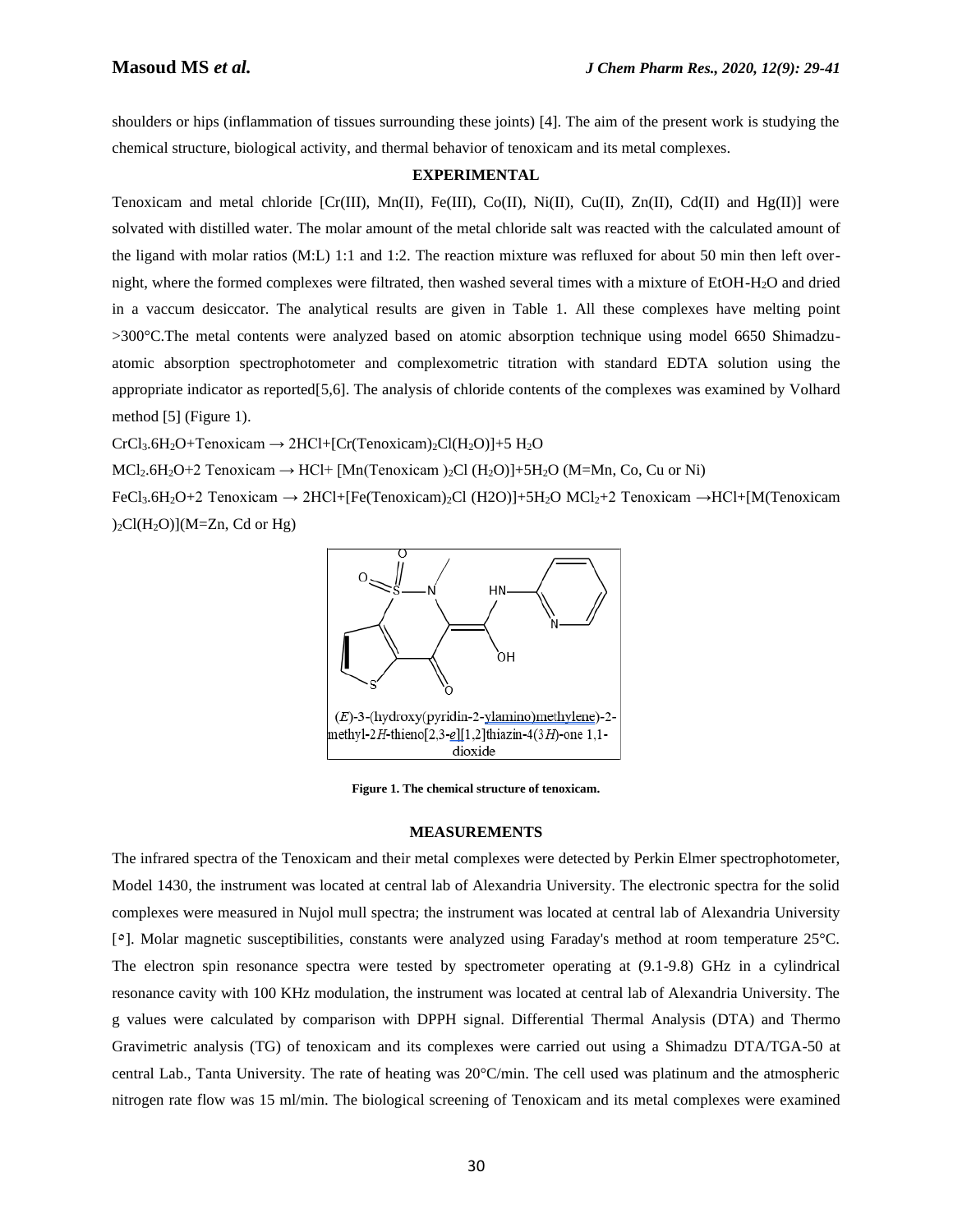against 5 microorganisms representing different microbial categories{two Gram-positive (*Staphylococcus aureas* ATCC6538P and *Bacillus subtilis*ATCC19659, two Gram negative(*Escherischia coli* ATCC8739 strain and Pseudomonas aeruginosa ATCC9027) and *Candida albicans* as a fungi}, the biological screening were carried out at faculty of pharmacy, Alexandria University. Computational chemistry programs are applied such as, hyperchem using PM3 semi-empirical and Molecular Mechanics Force Field (MM+) (Table 1).

|                                                    |             | Calculated/(Found) % |         |  |  |
|----------------------------------------------------|-------------|----------------------|---------|--|--|
| Complexes                                          | Colour      | M                    | C1      |  |  |
|                                                    |             | 6.663                | 4.549   |  |  |
| [Cr(Tenoxicam) <sub>2</sub> Cl (H <sub>2</sub> O)] | green       | (6.762)              | (4.478) |  |  |
|                                                    |             | 7.013                | 4.532   |  |  |
| [Mn(Tenoxicam) <sub>2</sub> Cl (H <sub>2</sub> O)] | yellow      | (7.054)              | (4.506) |  |  |
|                                                    |             | 7.121                | 4.527   |  |  |
| [Fe(Tenoxicam) <sub>2</sub> Cl (H <sub>2</sub> O)] | dark brown  | (7.16)               | (4.506) |  |  |
|                                                    |             | 7.486                | 4.509   |  |  |
| [Co(Tenoxicam) <sub>2</sub> Cl(H <sub>2</sub> O)]  | green       | (7.44)               | (4.406) |  |  |
|                                                    |             | 7.458                | 4.511   |  |  |
| [Ni(Tenoxicam) <sub>2</sub> Cl (H <sub>2</sub> O)] | green       | (7.42)               | (4.502) |  |  |
|                                                    |             | 8.024                | 4.483   |  |  |
| $[Cu(Tenoxicam)2Cl(H2O)]$                          | green       | (8.007)              | (4.501) |  |  |
|                                                    | canary      | 8.24                 | 4.473   |  |  |
| $[Zn(Tenoxicam)2Cl(H2O)]$                          | yellow      | (8.235)              | (4.434) |  |  |
|                                                    |             | 13.371               | 4.222   |  |  |
| [Cd(Tenoxicam) <sub>2</sub> Cl(H <sub>2</sub> O)]  | pale yellow | (13.396)             | (4.261) |  |  |
|                                                    |             | 21.595               | 3.822   |  |  |
| [Hg(Tenoxicam) <sub>2</sub> Cl(H <sub>2</sub> O)]  | yellow      | (21.561)             | (3.846) |  |  |

**Table 1. Elemental analysis, m.p, formula, stoichiometries and colour of Tenoxicam complexes.**

### **RESULTS AND DISCUSSION**

### **IR spectra of tenoxicam and its metal complexes**

The IR spectral and the characteristic bands were collected in Table 2. The IR spectrum for tenoxicam showed an absorption band at 3395 cm-1 due to an O-H stretching vibration; the broadness of this band is indicative of hydrogen bonding. The strong band at 1636 cm<sup>-1</sup> is attributed to the carbonyl stretching vibration of secondary amide group (CO-NH). The band at 1565 cm<sup>-1</sup> is due to the stretching vibration of pyridyl nitrogen (C=N).

On complexation, the band at 3395 cm-1 disappeared confirming the complex formation and replaced by anew band at (3428-3488 cm<sup>-1</sup>) in all complexes which suggested that tenoxicam coordinates to metal through oxygen atom of OH group.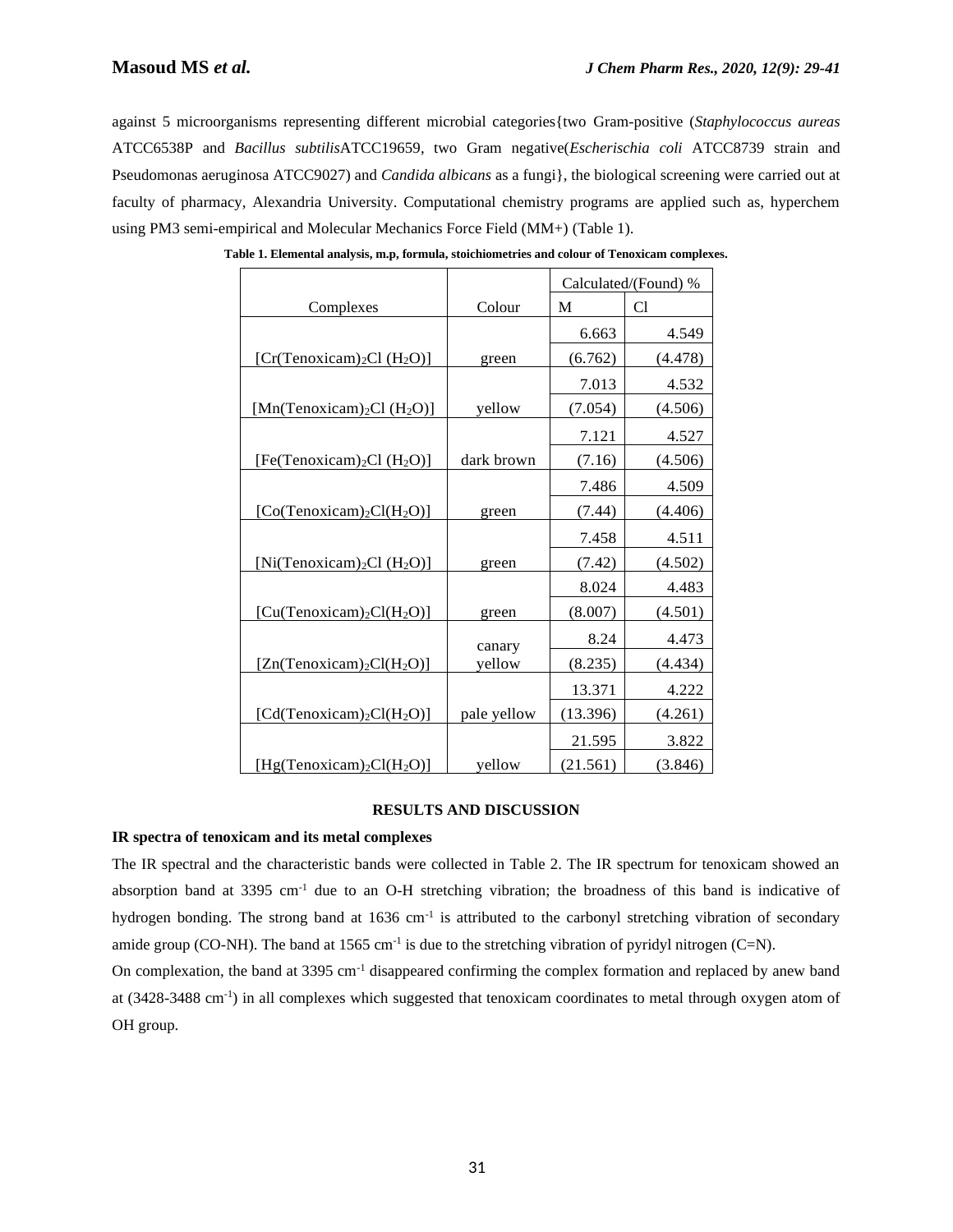The Cr<sup>3+</sup> and Fe<sup>3+</sup> complexes assigned that  $\nu$  (C=O) is shifted to slightly higher frequency (1633-1638 cm<sup>-1</sup>). The  $\nu$  (C=N) is abscent, so all the data suggested that tenoxicam ligand acts as a bidentate ligand coordinates to metal through carbonyl oxygen of (C=O) and oxygen atom of OH group.

IR spectra of tenoxicam complexes for Cu<sup>2+</sup>, Mn<sup>2+</sup>, Co<sup>2+</sup>, Ni<sup>2+</sup>, Cd<sup>2+</sup> and Hg<sup>2+</sup> report that the  $\nu$  (C=N) are shifted to slightly higher frequency (1579-1587 cm<sup>-1</sup>), and also  $\nu$  (C=O) are shifted to slightly higher frequency, IR spectra of these prepared metal complexes are suggested that From the IR data, all complexes were suggested that tenoxicam coordinates to the metal ions as a bidentate ligand bound to metal through (C=N) nitrogen of pyridine ring, carbonyl oxygen of (C=O) and oxygen atom of OH group with stochiometries 1:2 (M:L).

The  $(M-N)$  stretching vibrations in the range 513-584 cm<sup>-1</sup> in the metal complexes indicated that tenoxicam bonded to the metal ion through nitrogen atom. The new bands at  $430 \text{ cm}^{-1}$  in the spectra of the metal complexes are tentatively assigned to (M-O) vibrations (Table 2).

| Compound                                                     | <b>VOH</b> | $V(C=0)$<br>amide |          | V(SOO) | V(SOO)<br>svm | $VC-O$<br>stretch | VM-N                     | $VM-O$ |
|--------------------------------------------------------------|------------|-------------------|----------|--------|---------------|-------------------|--------------------------|--------|
|                                                              |            |                   | $V(C=N)$ | asym   |               |                   |                          |        |
| Tenoxicam                                                    | 3395       | 1625              | 1565     | 1180   | 1386          | 1250              | $\overline{\phantom{0}}$ |        |
| [Cr(Tenoxicam) <sub>2</sub> Cl H <sub>2</sub> O]             |            |                   |          |        |               |                   |                          |        |
| (1:2)                                                        | 3425       | 1636              | 1566     | 1180   | 1387          | 1063              | $\overline{a}$           | 534    |
| [Mn(Tenoxicam) <sub>2</sub> Cl(H <sub>2</sub> O]             |            |                   |          |        |               |                   |                          |        |
| (1:2)                                                        | 3465       | 1633              | 1580     | 1179   | 1386          | 1261              | 583                      | 434    |
| [Fe (tenoxicam) <sub>2</sub> Cl <sub>(H<sub>2</sub>O)]</sub> |            |                   |          |        |               |                   |                          |        |
| (1:2)                                                        | 3495       | 1637              | 1566     | 1180   | 1385          | 1201              | $\overline{a}$           | 498    |
| [Co (Tenoxicam) <sub>2</sub> ClH <sub>2</sub> O]             |            |                   |          |        |               |                   |                          |        |
| (1:2)                                                        | 3430       | 1634              | 1582     | 1178   | 1384          | 1262              | 520                      | 426    |
| $[Ni(Tenoxican)2.CH2O]$                                      |            |                   |          |        |               |                   |                          |        |
| (1:2)                                                        | 3440       | 1636              | 1586     | 1180   | 1386          | 1263              | 533                      | 434    |
| [Cu (tenoxicam) <sub>2</sub> Cl(H <sub>2</sub> O)]           |            |                   |          |        |               |                   |                          |        |
| (1:2)                                                        | 3428       | 1632              | 1579     | 1481   | 1384          | 1234              | 587                      | 551    |
| [Zn(Tenoxicam)ClH2O]                                         |            |                   |          |        |               |                   |                          |        |
| (1:1)                                                        | 3496       | 1633              | 1582     | 1480   | 1386          | 1265              | 491                      | 437    |
|                                                              |            |                   |          |        |               |                   |                          |        |
|                                                              |            |                   |          |        |               |                   |                          |        |
| [Cd(Tenoxicam)CH <sub>2</sub> O]                             | 3455       | 1638              | 1587     | 1481   | 1384          |                   | 584                      | 426    |
| (1:1)                                                        |            |                   |          |        |               | 1262              |                          |        |
| [Hg (Tenoxicam) $H_2$ OCl]                                   |            |                   |          |        |               |                   |                          |        |
| (1:1)                                                        | 3484       | 1638              | 1587     | 1478   | 1386          | 1259              | 525                      | 422    |

**Table 2. IR spectral bands of tenoxicam ligand and its metal complexes. Electronic absorption spectra and magnetic susceptibility studies.**

The green chromium complex,[C(Tenoxicam)<sub>2</sub>Cl.(H<sub>2</sub>O)]showed three bands at 381, 445, 578 nm due to  ${}^4A_{2g} \rightarrow {}^4T_{2g}$ (F),  ${}^4A_{2g} \rightarrow {}^4T_{1g}(F)$  and  ${}^4A_{2g} \rightarrow {}^4T_{1g}(p)$  transitions, respectively, Table 3, so that, the complex has octahedral geometries. Such Oh geometry is further deduced from the µeff values which equal, 4.5B.M. However, the yellow electronic absorption spectrum of manganese-complex, [Mn (tenoxicam)<sub>2</sub>.Cl.(H<sub>2</sub>O)], Table 3, gave three bands 262, 446, 823 where the first band is assigned to  ${}^6A_{1g} \rightarrow {}^4A_{1g}$ , while the second is due to  ${}^6A_{1g} \rightarrow {}^4T_{2g}$  transition and the last band is due to  ${}^{6}A_{1g} \rightarrow {}^{4}T_{1g}$  transition [7,8]. Its room temperature  $\mu_{eff}$  value of 5.75 B.M, typified the existence of O<sub>h</sub> configuration. The brown electronic absorption spectra of iron-complex,  $[Fe(tenoxican)_{2}Cl.H_{2}O]$ , Table 3, gave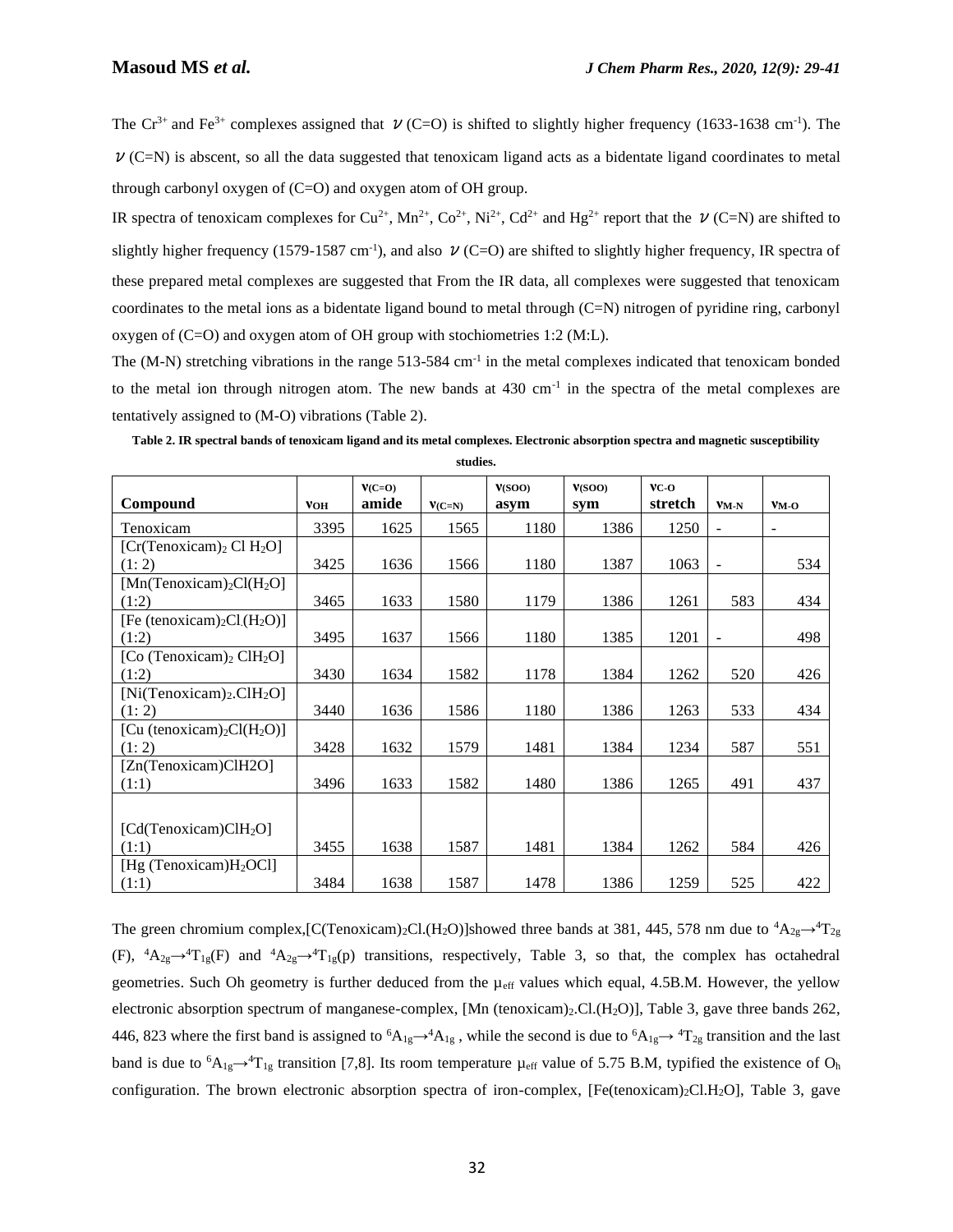bands at 359, 453, 896 nm, respectively. These bands are due to CT ( $t_{2g} \to \pi^*$ ) and CT ( $\pi \to e g$ ). Its room temperature  $\mu_{\text{eff}}$  value of 5.91B.M, typified the existence of  $O_h$  configuration [9-10]. The electronic absorption spectra of [Co(tenoxicam)<sub>2</sub>Cl.H<sub>2</sub>O] complex, Table 3, gave bands at 379, 436 nm. Bands are of charge transfer nature and the latter broad bands are assigned to  ${}^4T_{1g}$  (F)  $\rightarrow {}^4T_{2g}$  (P) transition with magnetic moment value equal to 4.15 typified the existence of the complex in  $O<sub>h</sub>$  geometry. The green electronic absorption spectra for Nickelcomplex, [Ni(tenoxicam)<sub>2</sub>Cl.(H<sub>2</sub>O)]Table 3, showed three bands at206, 411.2, 887 nm due to<sup>3</sup>T<sub>1</sub>(F) $\rightarrow$ <sup>3</sup>T<sub>1</sub>(P),  ${}^{3}T_{1}(F) \rightarrow {}^{3}A_{2}$  transitions, respectively with the µeff values which equals, 2.65 B.M. The copper complex, [Cu(tenoxicam)<sub>2</sub>.Cl.H<sub>2</sub>O], Table 3, exhibited bands at 371 and 419nm, with  $\mu$ eff=1.77 B.M. The latter broad band is assigned to the <sup>2</sup>E<sub>g</sub>  $\rightarrow$  <sup>2</sup>T<sub>2g</sub> (D) transition assignable to octahedral environment [11-12]. Zn (II), Cd (II) and Hg (II) complexes exhibited only a high intensity band at 334-365 and 329 nm, Table 3, which is assigned to ligand  $\rightarrow$ metal charge transfer. Owing to the d10-configuration of Zn (II), Cd (II) and Hg (II), no d-d transition could be observed and therefore the stereochemistry around these metals in its complexes cannot be determined from ultraviolet and visible spectra. However, by comparing the spectra of these complexes and those of similar environments, an octahedral geometry is suggested for these complexes [13]. IR, electronic absorption spectra and magnetic moment values are concluded the proposed structures which are shown in Figure 2 and Table 3.



**Figure 2. The proposed structure of tenoxicam complexes.**

**Table 3. Nujol mull electronic absorption spectra λ max (nm), room temperature effective magnetic moment values (µeff 298°K) and geometries of cefazolin metal complexes.**

| Complex                                                      | $\lambda$ max (nm) | <b>L</b> eff | Geometry       |
|--------------------------------------------------------------|--------------------|--------------|----------------|
| [Cr (tenoxicam) <sub>2</sub> Cl <sub>(H<sub>2</sub>O)]</sub> | 381, 445, 578      | 4.5          | O <sub>h</sub> |
| [Mn (tenoxicam) <sub>2</sub> .Cl( $H_2O$ )]                  | 262, 446, 823      | 5.75         | O <sub>h</sub> |
| [Fe(tenoxicam) <sub>2</sub> Cl. $H_2O$ ]                     | 359, 453, 896      | 5.91         | O <sub>h</sub> |
| [Co(tenoxicam) <sub>2</sub> Cl.H <sub>2</sub> O]             | 379, 436           | 4.15         | O <sub>h</sub> |
| [Ni (tenoxicam) <sub>2</sub> $Cl(H_2O)$ ]                    | 206, 411, 887      | 2.65         | O <sub>h</sub> |
| $[Cu(tenoxicam)2.Cl.H2O]$                                    | 371.419            | 1.77         | O <sub>h</sub> |
| $[Zn(tenoxicam)2.Cl.H2O]$                                    | 334                | Diamagnetic  | O <sub>h</sub> |
| $[Cd(tenoxicam)2.Cl.H2O]$                                    | 365                | Diamagnetic  | O <sub>h</sub> |
| $[Hg(tenoxicam)2,Cl.H2O]$                                    | 329                | Diamagnetic  | O <sub>h</sub> |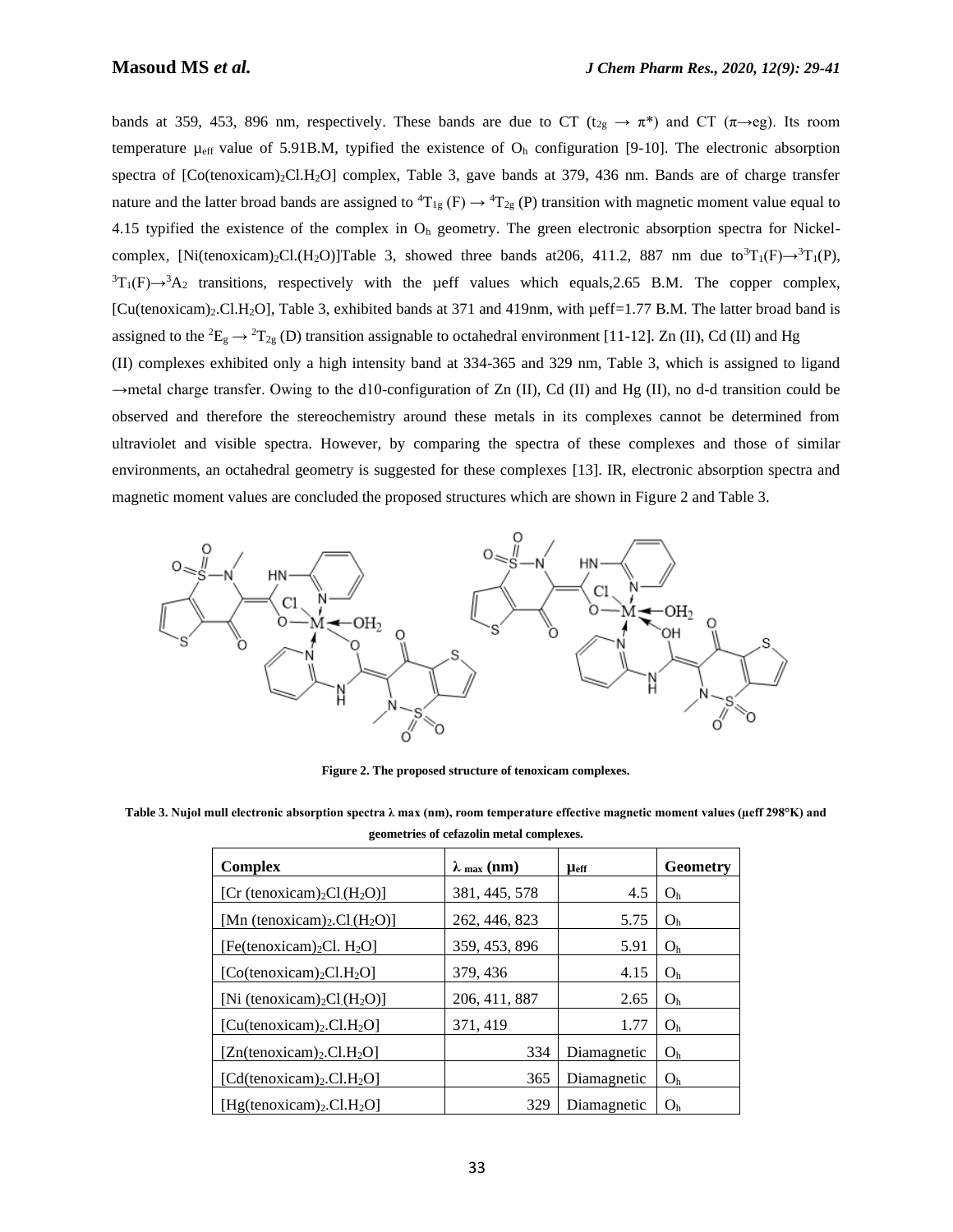### **Molecular modeling**

The charge of oxygen atom is -0.390. So, it is involved on complexation. All C-S bond lengths lie in1.790 (Aº). These values decrease for all C-N bond lengths between the range 1.400-1.500 (Aº). However, for all C-O bond lengths lie within 1.208 (A°) (i.e. all  $C-S > C-N > C-O$ ). This is due to electronegativity, whereas it increased the bond length decreased. The angles for atoms of tenoxicam around 120°C and 109.5°C, due to sp<sup>2</sup> and sp<sup>3</sup> hybridization of the atoms (Figure 3).



**Figure 3. Structure of tenoxicam.**

The highest occupied molecular orbital energy (EHOMO), the lowest unoccupied molecular orbital energy (ELUMO), energy gap (∆E) gave valuable information about the reactive behavior such as electronegativity ( $\chi$ ), chemical potential ( $\mu$ ), global hardness (η) and softness (σ) were calculated for tenoxicam and its cadmium complex, Table 4. The concepts of these parameters are related to each other [14-16]. Where, the energies of the HOMO and LUMO orbitals of the inhibitor molecule are related to ionization potential (I) and the electron affinity (A), softness, (σ) electrophilicity index (ω), respectively, by the following relations[14-17]

$$
I = -E_{HOMO} \qquad A = -E_{LUMO}
$$
  
\n
$$
\mu = \frac{-(I+A)}{2} = \frac{E_{HOMO} + E_{LUMO}}{2}
$$
  
\n
$$
\mu = -\chi
$$
  
\n
$$
\eta = \frac{I-A}{2} = \frac{(E_{LUMO} - E_{HOMO})}{2}
$$
  
\n
$$
O = \frac{1}{2}
$$
  
\n
$$
\mu^2
$$
  
\n
$$
O = \frac{1}{2}
$$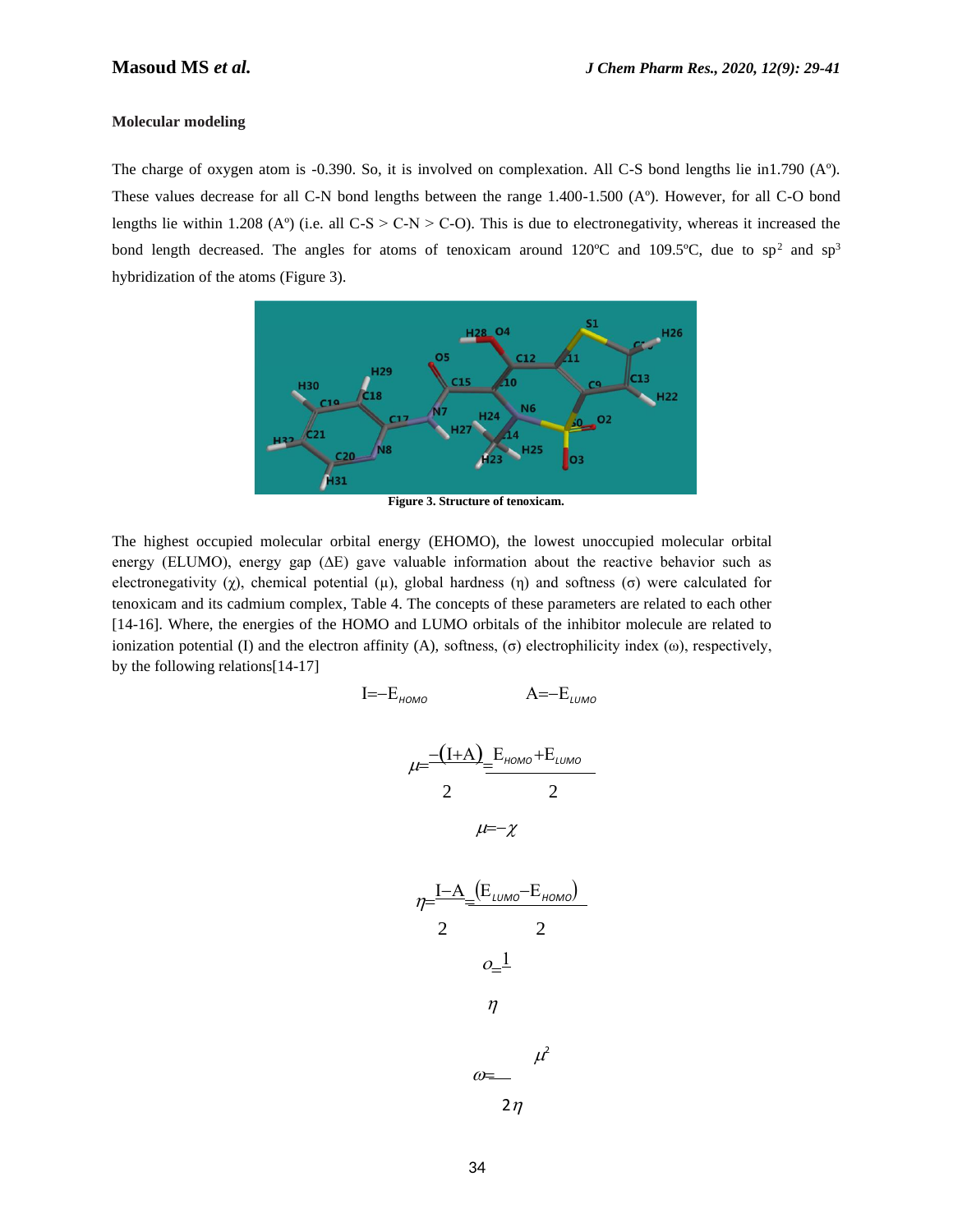Global hardness and softness are important properties to measure the molecular stability and reactivity. Evaluating the values of the hardness, Table 4 showed that  $\text{[Cd}(tenoxican)_2\text{CH}_2\text{O}]$  is less-harder than ligand, this means that the complex has the larger potential chemical resistance to change the number of electrons among the other molecules. Also, Table 4 showed that [Cd(tenoxicam)2ClH2O] value of global softness which indicated that [Cd(tenoxicam)2ClH2O] complex showed greater reactivity than ligand. The energy gap (∆E) is directly involved with hardness/softness of a chemical species. A lower value of ∆E makes complex has more reactive or low kinetic stability than ligand. Computed the electrophilicity indexes were measured the stabilization in energy when the system acquires an additional electronic charge from the environment and toxicity of various pollutants. From the ω values, [Cd(tenoxicam)2ClH2O]>tenoxicam. [Cd(cefazolin)ClH2O] have higher value of electrophilicity, which shows their high ability to accept electrons (the most reactive compound) and indicated has higher biological activity.

|                        | <b>EHOMO</b>                                      | <b>ELUMO</b> |            |                    |                       |             |            |               |              | $\omega$ |
|------------------------|---------------------------------------------------|--------------|------------|--------------------|-----------------------|-------------|------------|---------------|--------------|----------|
| Compound               | $\rm (eV)$                                        | (eV)         | ΔE<br>(ev) | (eV)               | $\triangle$ (eV)<br>A | $X$ (ev)    | $M$ (ev)   | n (ev         | $\sigma$ (ev | (ev)     |
| m<br>l'enoxicam        | $-8.24$                                           | $-1.79$      | 6.45       | $0 \Omega$<br>0.43 | $\Omega$<br>1.0       | 5.02        | $-5.02$    | 2.22<br>ے ۔۔۔ | 0.31         | 3.91     |
| $[Cd(tenoxicam)2CH2O]$ | 1 <sub>7</sub><br>$-7$ $^{\circ}$<br>$\sqrt{1.1}$ | $-3.23$      | 3.94       | 717<br>$\cdot$ .   | 3.23                  | 57<br>J . 4 | - 1<br>ے ۔ | 97            | $\rm 0.51$   | 6.86     |

**Table 4. Quantum chemical parameters (ev) calculated by PM3 method.**

### **Electron spin resonance of copper complex**

The room temperature polycrystalline X-band ESR spectral pattern of [Cu(tenoxicam)<sub>2</sub>ClH<sub>2</sub>O] complex is isotropic nature with  $g_s = 1.97$  and value of A=170.

### **Thermal analysis**

The thermal behavior of Tenoxicam and some metal complexes were investigated by thermograms (TG, DTA, DSc), the DTA and TG analysis data is presented in Table 5. The DTA curves showed exothermic peaks at temperatures higher than  $250^{\circ}$ C in all complexes indicating their stabilities up to  $250^{\circ}$ C and after which they are thermally decomposed. The DTA data of tenoxicam, (Figure 4 and Table 6) showedwelldefinedthreepeaksat115.0and277.5°Cwithactivationenergies30.252 and 154.698 kJ/mole, respectively. The orders of reactions are of the first type. The first peak is endothermic and the second one is exothermic. The TGA data confirmed these results which it gave three peaks, as in the Figure 5. On the other hand, the [Co(tenoxicam)2Cl.H2O] complex, (Figure 6 and Table 6) showed well defined three peaks at 122.85, 191.5, and 580°C with activation energies 35.30, 205.45,and 1.16 kJ/mole, respectively. The orders of reactions were 1.66, 1.50, and 1.16, respectively. All peaks are of exothermic types of the second order type. The TGA data confirmed these results which it gave three peaks (Figure 7).

Based on least square calculations, the  $\ln\Delta T$  versus10<sup>3</sup>/Tplots, for all complexes gave straight lines from which the activation energies were calculated(Table6) [18].The order of chemical reactions (n) was calculated *via* the peak symmetry method [19].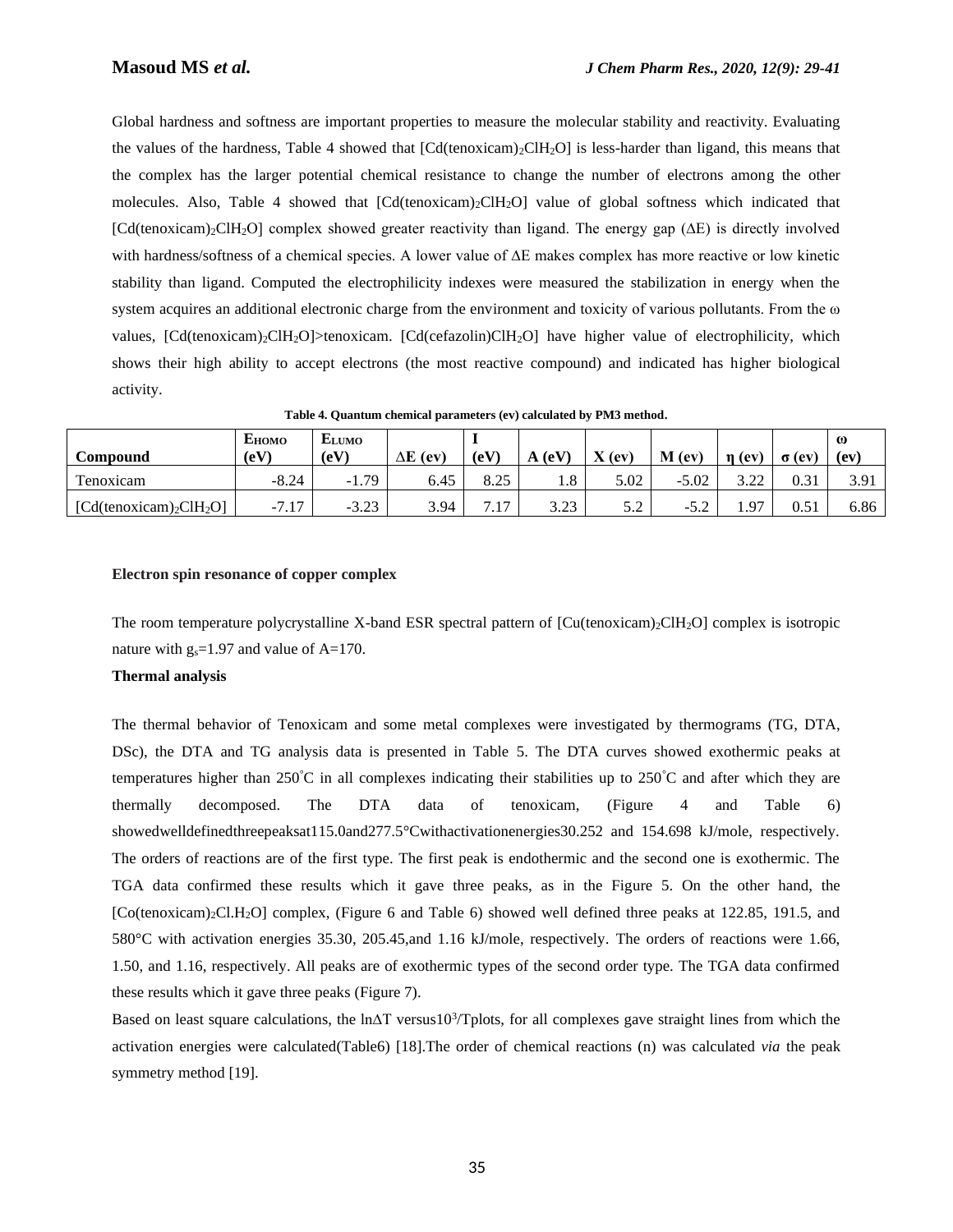

**Figure 4. TGA and DTA of Tenoxicam.**



 $(E)$ -3-(hydroxy(pyridin-2-ylamino)methylene)-2-methyl-2H-thieno[2,3-e][1,2]thiazin-4(3H)-one 1,1dioxide



Compeletly decomposed

**Figure 5. Thermolysis of Tenoxicam.**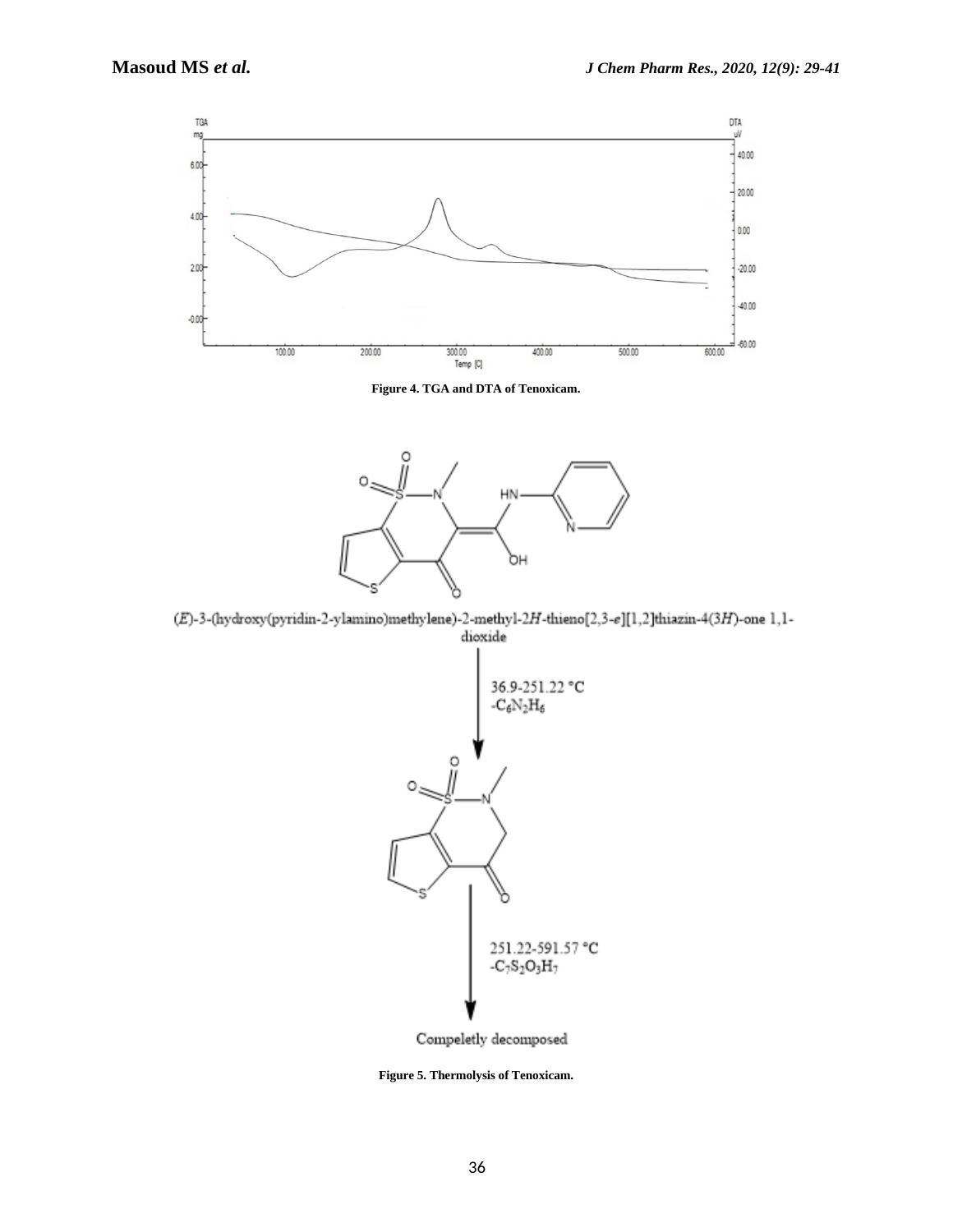

**Figure 6. TGA and DTA of [Co(tenoxicam)2ClH2O].**



monoaquachlorobis((E)-3-(hydroxy(pyridin-2-ylamino)methylene)-2-methyl-2H-<br>thieno[2,3-e][1,2]thiazin-4(3H)-one 1,1-dioxide) cobalt II



**Figure 7. Thermolysis of [Co(tenoxicam)2ClH2O].**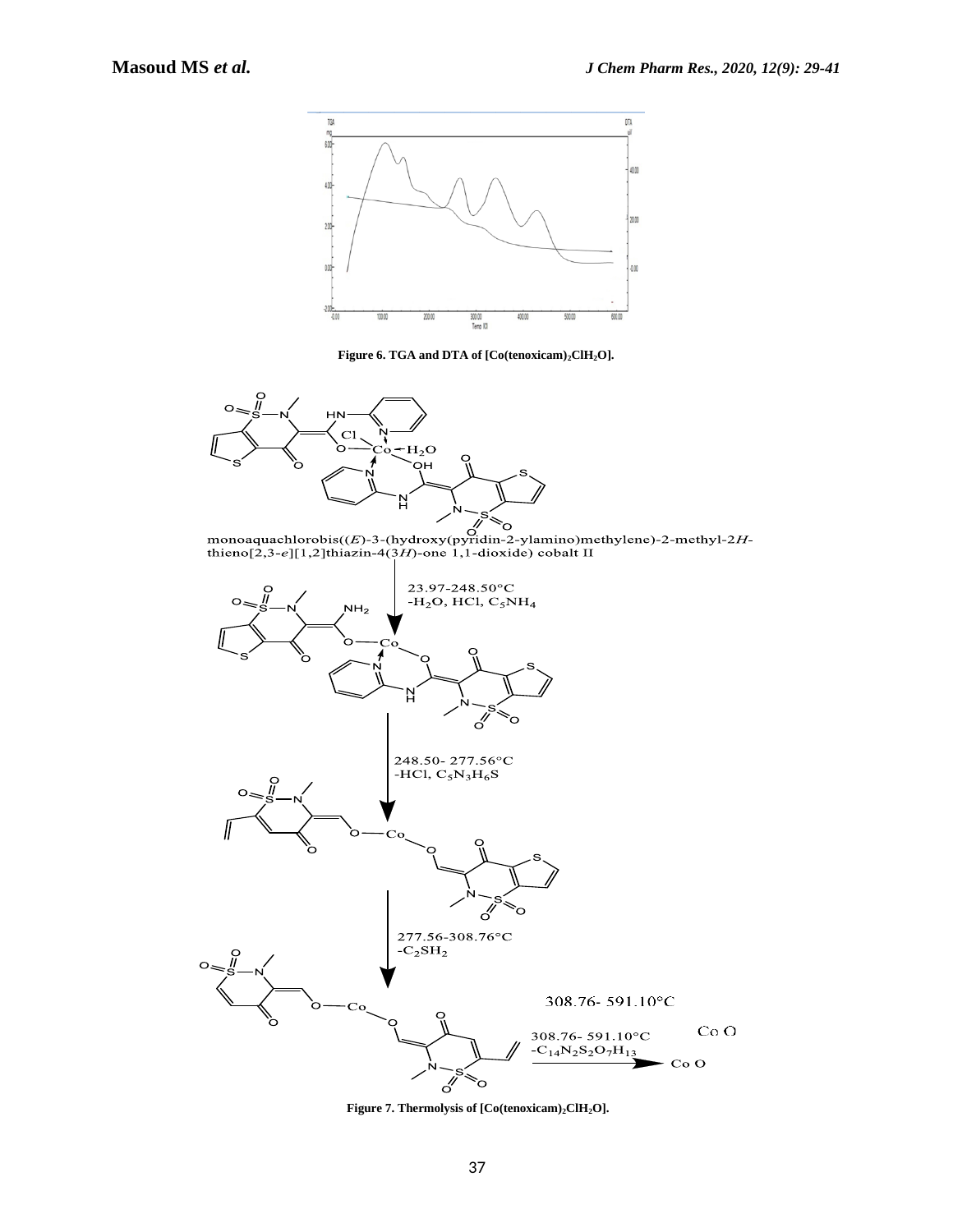The thermal decompositions of cephazolin,  $Hg$ (cefazolin)Cl( $H_2O$ ), Mn(cefazolin)<sub>2</sub>Cl( $H_2O$ )complexes of these types were studied by using DSC measurement data.

The glass transition and crystallization temperatures were determined from DSC graph for cephazolin, Hg(cefazolin)Cl(H2O),Mn(cefazolin)2Cl (H2O) (Figure 8 and Tables 6 and 7). The glass transition temperature exhibits dehydration process followed by thermal agitation decomposition for the complexes. This is compatible with the explanation of TGA for these complexes. The glass transition temperature for all complexes can be determined from DSC graph since they exhibit dehydration process due to lattice and coordinated water molecules followed by thermal agitation decomposition. This is compatible with the explanation of TGA for these complexes.  $[Mn$ (cefazolin)<sub>2</sub>Cl (H<sub>2</sub>O)] has the highest value of Tg and Tc, (Table 6), where this complex forming an octahedral geometry with one water molecules in the inner sphere. DSC plot is used to carefully determine the melting temperature through an exothermic transition. Melting temperature of compounds are ranged between 230 to 340°C. The Cp can be represented in the following empirical forms:

 $Cp=aT+b$   $Cp=aT3+\gamma T$ 

where (a) and  $(\alpha)$  are the slopes of the line and (b) and  $(\gamma)$  are the intersection of the line with y-axis and Cp is the specific heat at constant pressure.

|                                                     | Thermal transitions $(^{\circ}C)$ |           |                           |  |  |  |  |  |
|-----------------------------------------------------|-----------------------------------|-----------|---------------------------|--|--|--|--|--|
| Compound                                            |                                   | $\rm T_c$ | $\mathbf{T}_{\mathbf{m}}$ |  |  |  |  |  |
| Cephazolin                                          | 100                               | 200       |                           |  |  |  |  |  |
| [Hg(cefazolin)Cl(H <sub>2</sub> O)]                 | 110                               | 180       | 280                       |  |  |  |  |  |
| [Mn( cefazolin) <sub>2</sub> Cl (H <sub>2</sub> O)] | 150                               | 280       |                           |  |  |  |  |  |

**Table 5. Thermal transitions of cephazolin, Hg(cefazolin)Cl(H2O), Mn( cefazolin)2Cl (H2O).**

**Table 6. The slopes and intercepts for DSC curves of cephazolin, Hg(cefazolin)Cl(H2O) , Mn(cefazolin)2Cl. (H2O).**

|                                                     |       | $C_p=a T+b$ | $C_p/T = \alpha T + \gamma$ |        |
|-----------------------------------------------------|-------|-------------|-----------------------------|--------|
| <b>Compound</b>                                     | a     | þ           | $\alpha$                    | $\sim$ |
| Cephazolin                                          | 0.24  | 35.49       | $-7x10^{-6}$                | 1.742  |
| [Hg(cefazolin)Cl(H <sub>2</sub> O)]                 | 0.401 | 63.42       | $-2x10^{-6}$                | 0.609  |
| [Mn( cefazolin) <sub>2</sub> Cl (H <sub>2</sub> O)] | 0.544 | 144.1       | $-9x10^{-7}$                | 0.425  |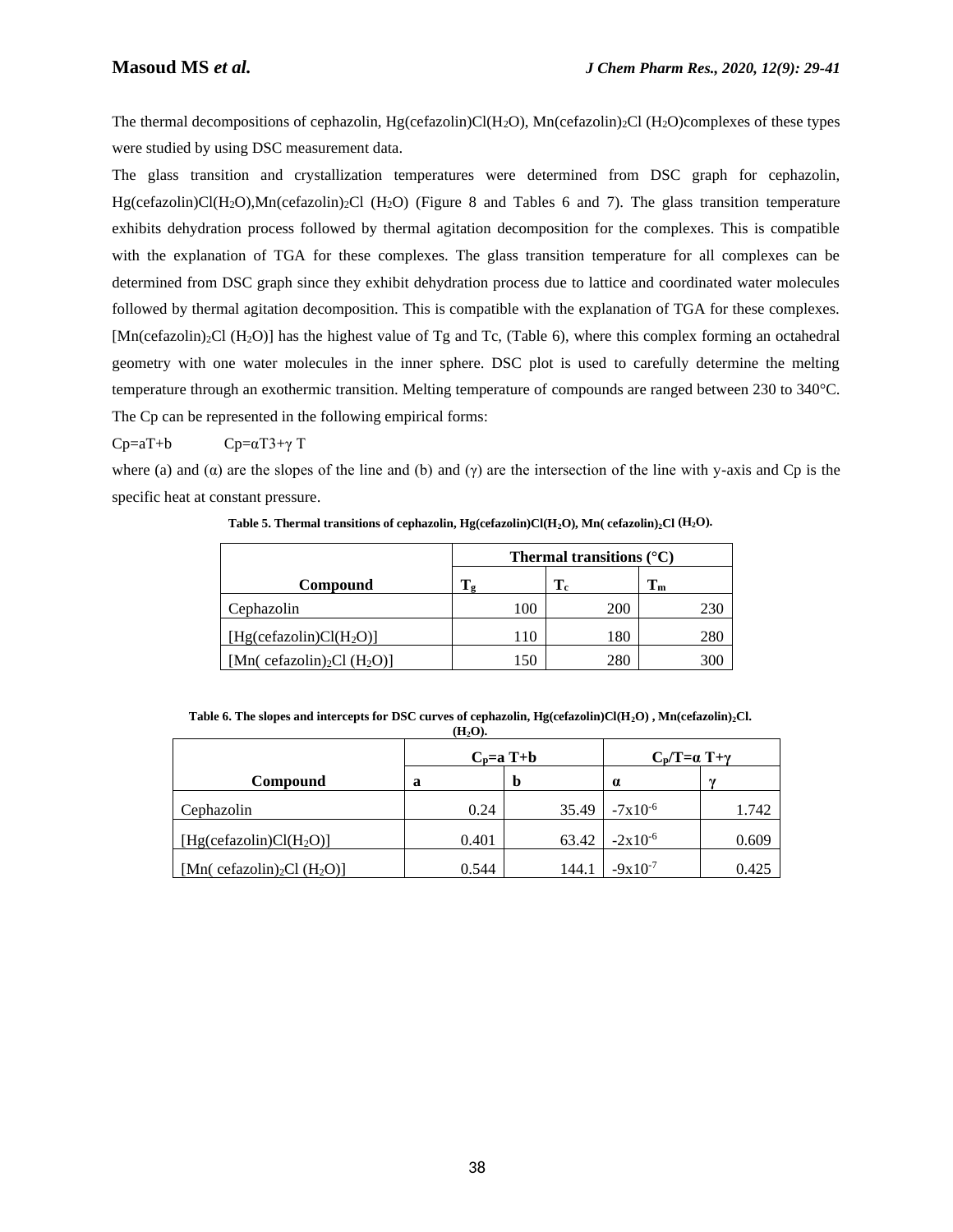

**Figure 8. DSC curves for cefazolin and its complexes. a -cephazolin b-[Hg(cefazolin)Cl(H2O)] c-[Mn( cefazolin)2Cl (H2O)].**

|                                                           |      |                 |          |        |              |                                               |                                   |            |                               | Wt.<br>loss                      |               |                                                |
|-----------------------------------------------------------|------|-----------------|----------|--------|--------------|-----------------------------------------------|-----------------------------------|------------|-------------------------------|----------------------------------|---------------|------------------------------------------------|
|                                                           |      | Tm              | $E_a kJ$ |        |              | $\Delta S^{\text{\tiny\it H}}$ kJ<br>$K^{-1}$ | $\Delta H^{\text{\tiny\#}}$<br>kJ |            | Temp.                         | $\frac{0}{0}$<br>Calc<br>$:$ Fou | Assig<br>nmen |                                                |
| <b>Complex</b>                                            | type | $({}^{\circ}C)$ | $mol-1$  | N      | $\alpha_{m}$ | $mol-1$                                       | $mol-1$                           | $Z S^{-1}$ | $(^{\circ}C)$ TGA             | nd                               | t             |                                                |
|                                                           | endo | 115             | 30.252   | 0.996  | 0.633        | $-0.286$                                      | $-35.78$                          | 0.029      | $-75.9$<br>$^{\circ}$ 251.22C | 36.1                             | 36.1          | $C_6N_2H$<br>6                                 |
| Tenoxicam                                                 | exo  | 277.5           | 154.698  | 0.996  | 0.632        | $-0.276$                                      | $-34.085$                         | 0.148      | 251.22-<br>591.57°C           | 97.3                             | 97.2          | $C_7S_2O_3$<br>H <sub>7</sub>                  |
|                                                           |      |                 |          |        |              |                                               |                                   |            |                               |                                  |               |                                                |
| [Cr(Tenoxi                                                | endo | 112.8           | 21.886   | 1.26   | 0.588        | $-0.288$                                      | $-36.116$                         | 0.021      | 56.88-<br>244.22°C            | 30.8                             | 30.8          | $H_2O, H$<br>Cl,<br>$C_8S_2H_4$                |
| $cam)_{2}Cl$<br>$(H2O)$ ]                                 | exo  | 276.9           | 90.581   | 1.313  | 0.58         | $-0.277$                                      | $-34.641$                         | 0.087      | 244.22-<br>284.04°C           | 40.9                             | 40.9          | $C_5NH_4$                                      |
|                                                           | exo  | 89.7            | 26.717   | 1.289  | 0.584        | $-0.287$                                      | $-35.909$                         | 0.025      | 23.86-<br>149.93°C            | 6.9                              | 3.8           | $H_2O, H$<br>Cl                                |
|                                                           | exo  | 263.1           | 230.755  | 1.195  | 0.598        | $-0.269$                                      | $-33.671$                         | 0.221      | 149.93-<br>261.54°C           | 33.8                             | 15.3          | C10N4<br>H10                                   |
| [Mn(Teno<br>$xicam$ <sub>2</sub> $Cl($<br>$H2O$ )         | exo  | 544.7           | 956.858  | 1.5937 | 0.543        | $-0.257$                                      | $-32.203$                         | 0.908      | 261.54-<br>591.80°C           | 91.1                             | 99.7          | C16N2<br>S <sub>4</sub> O <sub>7</sub> H<br>12 |
| [Co(Teno<br>$xicam$ <sub>2</sub> Cl<br>(H <sub>2</sub> O) | exo  | 119.4           | 19.848   | 1.346  | 0.576        | $-0.289$                                      | $-36.217$                         | 0.019      | 23.97-<br>248.50°C            | 17                               | 17.4          | $H_2O, H$<br>Cl,<br>$C_5NH_4$                  |

| Table 7. DTA analysis of Tenoxicam and its metal complexes. |  |  |
|-------------------------------------------------------------|--|--|
|                                                             |  |  |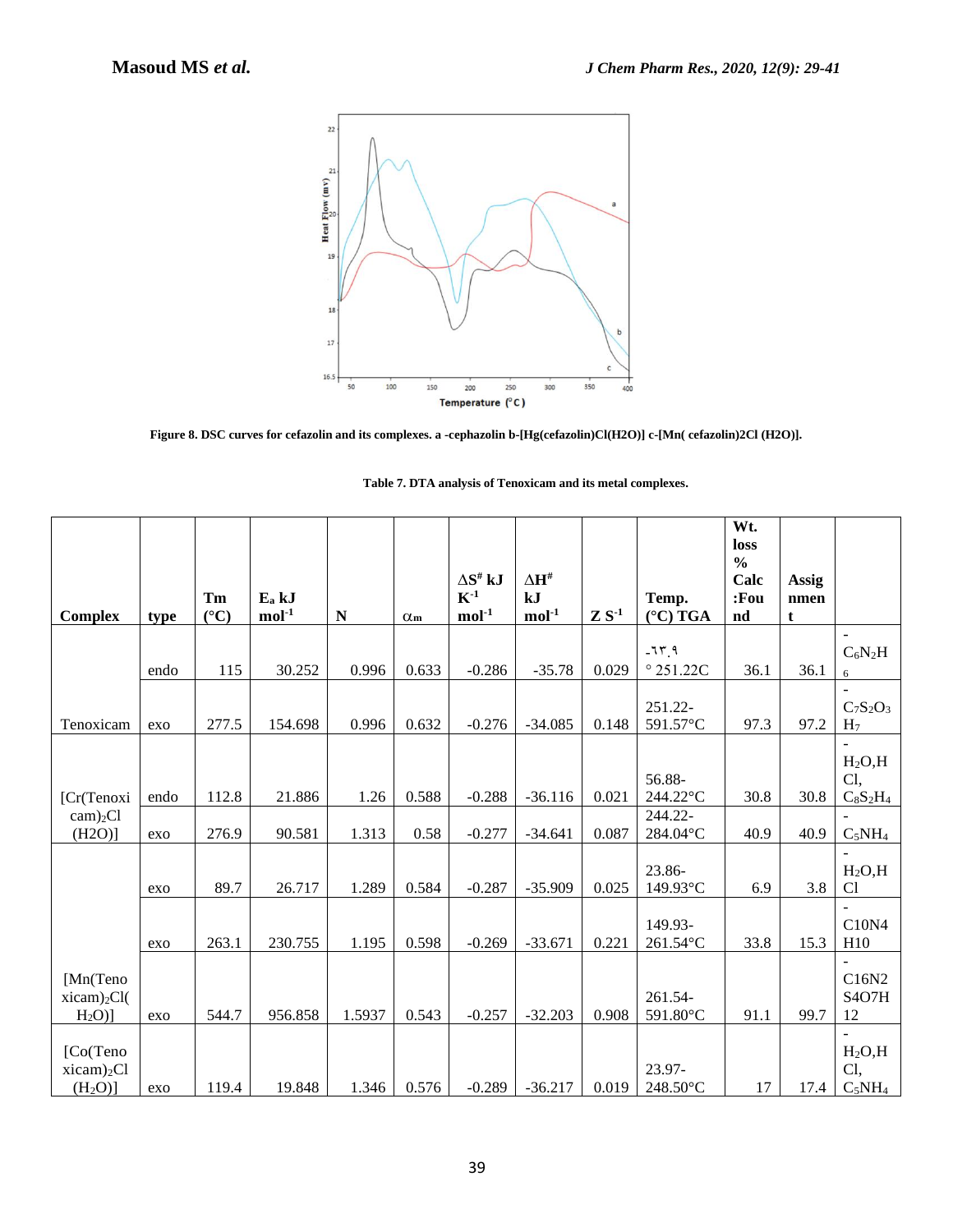|                         |      |       |         |         |       |          |           |       | 248.50-             |      |       | $C_5N_3H$                       |
|-------------------------|------|-------|---------|---------|-------|----------|-----------|-------|---------------------|------|-------|---------------------------------|
|                         | exo  | 263.8 | 264.784 | 1.0911  | 0.615 | $-0.268$ | $-33.529$ | 0.253 | 277.56°C            | 34.7 | 35.5  | 6S                              |
|                         |      |       |         |         |       |          |           |       | 277.56-             |      |       |                                 |
|                         | exo  | 330.5 | 27.167  | 1.83    | 0.517 | $-0.287$ | $-35.891$ | 0.026 | 308.76°C            | 42.2 | 42.2  | $-C_2SH_2$                      |
|                         |      |       |         |         |       |          |           |       |                     |      |       |                                 |
|                         |      |       |         |         |       |          |           |       |                     |      |       | C14N2                           |
|                         |      |       |         |         |       |          |           |       | 308.76-             |      |       | S <sub>2</sub> O <sub>7</sub> H |
|                         | endo | 586.1 | 74.38   | 0.853   | 0.66  | $-0.278$ | $-34.845$ | 0.071 | 591.10°C            | 91.3 | 77.1  | 13                              |
|                         |      |       |         |         |       |          |           |       |                     |      |       |                                 |
|                         |      |       |         |         |       |          |           |       | 36.96-              |      |       | $H_2O, H$                       |
|                         | exo  | 113.7 | 20.064  | 1.324   | 0.579 | $-0.289$ | $-36.206$ | 0.019 | 142.82°C            | 6.8  | 5.5   | Cl                              |
|                         |      |       |         |         |       |          |           |       |                     |      |       | C10N4                           |
|                         |      | 264.7 | 143.857 | 1.26    | 0.588 | $-0.273$ | $-34.161$ | 0.138 | 142.82-<br>275.56°C | 30.5 | 31.4  | H10                             |
|                         | exo  |       |         |         |       |          |           |       |                     |      |       |                                 |
| [Ni(Tenox               |      |       |         |         |       |          |           |       |                     |      |       | C16N2                           |
| $icam)_{2}Cl($          |      |       |         |         |       |          |           |       | 275.56-             |      |       | S <sub>4</sub> O <sub>7</sub> H |
| $H2O$ ]                 | exo  | 407.8 | 208.373 | 1.428   | 0.564 | $-0.27$  | $-33.777$ | 0.199 | 463.93°C            | 85.3 | 81.6  | 12                              |
|                         |      |       |         |         |       |          |           |       | $32.53-$            |      |       |                                 |
|                         | exo  | 112.8 | 13.501  | 1.21    | 0.596 | $-0.292$ | $-36.618$ | 0.012 | 159.51 °C           | 2.2  | 2.3   | $-H2O$                          |
|                         |      |       |         |         |       |          |           |       |                     |      |       |                                 |
|                         |      |       |         |         |       |          |           |       | $159.51 -$          |      |       | 0.5Cl <sub>2</sub>              |
| [Zn(Tenox               | endo | 228.2 | 73.954  | 1.166   | 0.603 | $-0.278$ | $-34.851$ | 0.071 | 264.52°C            | 16.4 | 15.7  | $C_5NH_4$                       |
| $icam)_{2}Cl($          |      |       |         |         |       |          |           |       | 264.52-             |      |       |                                 |
| $H_2O$ ]                | exo  | 564.1 | 799.765 | 1.543   | 0.55  | $-0.259$ | $-32.387$ | 0.761 | 591.61°C            | 28.2 | 27.5  | $C_2S_2H_4$                     |
|                         |      |       |         |         |       |          |           |       | $22.05 -$           |      |       | $-H2O,$                         |
| [Cd(Tenox               | exo  | 116.2 | 15.538  | 1.31    | 0.581 | $-0.291$ | $-36.472$ | 0.014 | 242.99°C            | 6.4  | 5.1   | 0.5Cl <sub>2</sub>              |
| icam)2Cl(               |      |       |         |         |       |          |           |       | 242.99-             |      |       |                                 |
| $H2O$ ]                 | exo  | 551.3 | 145.736 | 1.626   | 0.539 | $-0.273$ | $-34.147$ | 0.139 | 590.53°C            | 17.4 | 16.71 | $C_2S_2H_4$                     |
|                         |      |       |         |         |       |          |           |       | 22.85-              |      |       | $-H2O$ ,                        |
|                         | exo  | 102.7 | 17.403  | 1.281   | 0.585 | $-0.29$  | $-39.354$ | 0.016 | 184.90°C            | 5.8  | 6.2   | 0.5Cl <sub>2</sub>              |
|                         |      |       |         |         |       |          |           |       |                     |      |       | $-\tau$                         |
|                         |      |       |         |         |       |          |           |       | 184.90-             |      |       | C11NS                           |
|                         | endo | 222.2 | 227.637 | 1.649   | 0.537 | $-0.269$ | $-41.685$ | 0.218 | 265.66°C            | 62.4 | 63.1  | 2O3H9                           |
| [Hg(Teno                |      |       |         |         |       |          |           |       |                     |      |       | $-C_4$                          |
| $xicam$ <sub>2</sub> Cl |      |       |         |         |       |          |           |       | 265.66-             |      |       | N4OH <sub>1</sub>               |
| (H <sub>2</sub> O)      | exo  | 566.6 | 53.262  | 1.224   | 0.594 | $-0.281$ | $-38.192$ | 0.051 | 591.17°C            | 99.8 | 100   | $\overline{0}$                  |
|                         |      |       |         |         |       |          |           |       |                     |      |       | $-H2O,$                         |
|                         |      |       |         |         |       |          | $-42.154$ |       | 22.79-              |      |       | HCl,                            |
|                         | endo | 120   | 21.1    | 1.223   | 0.594 | $-0.289$ |           | 0.02  | 120.19°C            | 10.4 | 10.1  | $N_2$                           |
|                         |      |       |         |         |       |          |           |       | 120.19-             |      |       | C14N2                           |
| [Fe(Tenox               | exo  | 314.2 | 46.534  | 1.002   | 0.631 | $-0.282$ | $-39.332$ | 0.044 | 385.68°C            | 41.1 | 40.1  | <b>SH12</b>                     |
| icam) <sub>2</sub> Cl(  |      |       |         |         |       |          |           |       | 385.68-             |      |       |                                 |
| $H2O$ ]                 | exo  | 468.5 | 540.875 | $2.1\,$ | 0.49  | $-0.262$ | $-44.79$  | 0.516 | 590.47°C            | 44.7 | 44.9  | $-CO$                           |
|                         |      |       |         |         |       |          |           |       |                     |      |       |                                 |

### **Biological activity**

The data in Table 8, allow the following observations and conclusions.All the investigated compounds have higher positiveantibacterial activity comparedto antifungal activity. [Cu(tenoxicam)2Cl(H2O)] and [Zn(tenoxicam)Cl(H2O)] complex showed activity in the same range of tenoxicam for *Escherischia coli, Staphyllococcus aureus* and *Bacillus*